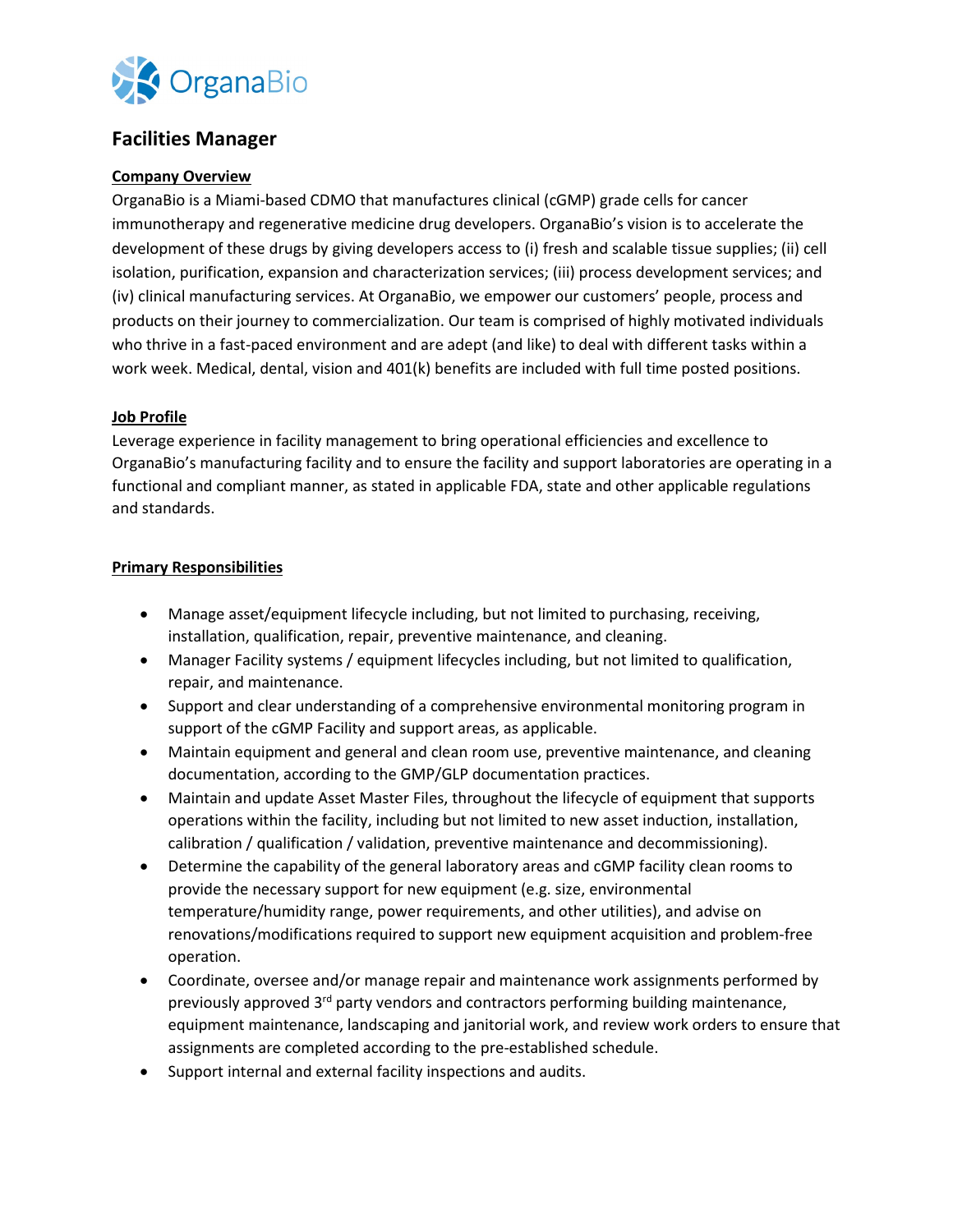

- Obtain, review, and negotiate price quotes from vendors for new equipment, parts, services, preventive maintenance and labor.
- Forge and maintain vendor relationships and train vendors on work order, billing procedures and relevant documentation of service, as described in applicable regulations.
- Assist upper management with demonstrating facility capabilities to new and prospective customers
- Assist VP, Manufacturing in determining whether the facility has the ability to support new or specialized client and project-specific equipment (e.g. size, environmental temperature/humidity range, power requirements, and other utilities) and manufacturing activities.
- Support new clients with all aspects of move-in and utilization of the facility, including day-today operations and troubleshooting, as needed
- Ensure established Standard Operating Procedures are followed to maintain equipment, automated systems and facility systems. Author new SOPs and initiate necessary SOP revisions as it becomes necessary.
- Actively promote safety protocols and awareness. Demonstrates good safety practices at all times, including appropriate use of protective equipment. Reports and takes initiative to correct safety & environmental hazards.
- Support materials management program, and assure minimums and maximums for all items in the inventory are established and maintained at all times.
- With the support of company IT team, automate systems to include, but not limited to materials management, asset management, and facility management.
- Design effective budget models for the cGMP Facility and analyze financial information (e.g. revenues, expenditures, etc) to ensure all operations are within budget. Present annual budgets to the leadership team.

## **Requirements**

- High school diploma required. Associates degree or Bachelor's degree with focus on business, engineering, technical or management areas is preferred.
- Demonstrated proficiency with PC and/or PDA systems for work order system, email, and training.
- Expertise and track record in facilities management under GMP regulatory compliance.
- Familiarity with common GMP manufacturing and laboratory equipment, and practices.
- Experience with managing GMP projects, working with biotech manufacturing equipment, as well as equipment maintenance, and calibration.
- Skilled at negotiating contracts and managing the support services provided by external contractors.
- Fluent in English with strong communication (both written and verbal) and interpersonal skills.
- Demonstrated effectiveness in the ability to ensure quality service with business partners and customers.
- Demonstrated people management skills.